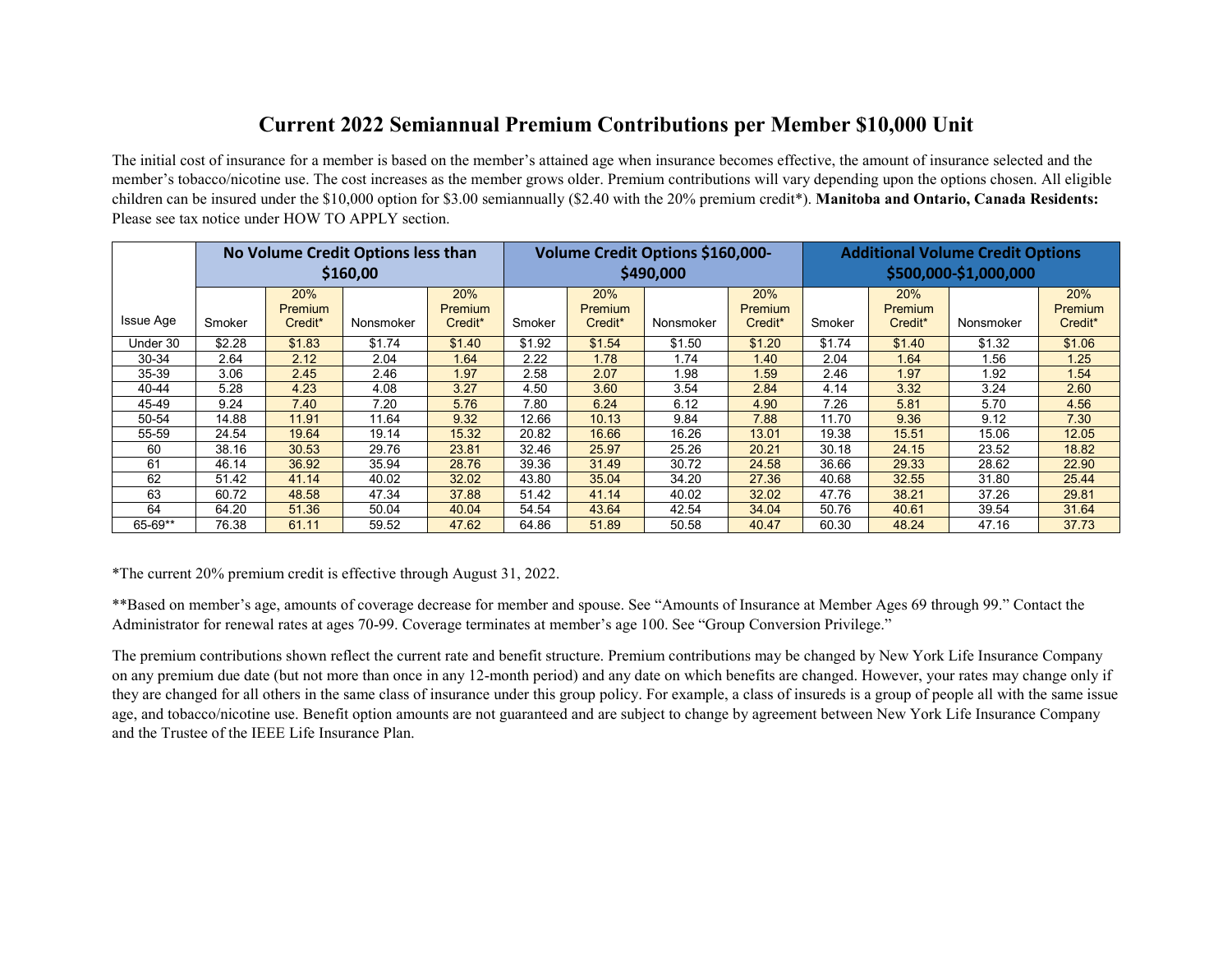## **Current 2022 Semiannual Critical Illness Rider (CIR) Rate\* per \$10,000 Unit Group Rates for IEEE Members:**

|                  |        |                | No Volume Credit Options for Life |                |        |          | <b>Volume Credit Options for Life Insurance</b> |                | <b>Volume Credit Options for Life Insurance</b> |          |           |          |
|------------------|--------|----------------|-----------------------------------|----------------|--------|----------|-------------------------------------------------|----------------|-------------------------------------------------|----------|-----------|----------|
|                  |        |                | Insurance Less than \$160,00      |                |        |          | \$160,000-\$490,000                             |                | \$500,000-\$1,000,000                           |          |           |          |
|                  |        | 20%            |                                   | 20%            |        | 20%      |                                                 | 20%            |                                                 | 20%      |           | 20%      |
|                  |        | <b>Premium</b> |                                   | <b>Premium</b> |        | Premium  |                                                 | <b>Premium</b> |                                                 | Premium  |           | Premium  |
| <b>Issue Age</b> | Smoker | Credit**       | Nonsmoker                         | Credit**       | Smoker | Credit** | Nonsmoker                                       | Credit**       | Smoker                                          | Credit** | Nonsmoker | Credit** |
| Under 30         | \$0.06 | \$0.05         | \$0.05                            | \$0.04         | \$0.06 | \$0.05   | \$0.05                                          | \$0.04         | \$0.06                                          | \$0.05   | \$0.04    | \$0.04   |
| 30-34            | 0.08   | 0.07           | 0.06                              | 0.05           | 0.08   | 0.07     | 0.06                                            | 0.05           | 0.08                                            | 0.06     | 0.06      | 0.05     |
| 35-39            | 0.10   | 0.08           | 0.08                              | 0.06           | 0.10   | 0.08     | 0.08                                            | 0.06           | 0.09                                            | 0.08     | 0.07      | 0.06     |
| 40-44            | 0.35   | 0.28           | 0.27                              | 0.22           | 0.33   | 0.26     | 0.26                                            | 0.21           | 0.33                                            | 0.26     | 0.26      | 0.21     |
| 45-49            | 0.85   | 0.68           | 0.66                              | 0.53           | 0.81   | 0.65     | 0.63                                            | 0.51           | 0.79                                            | 0.64     | 0.62      | 0.50     |
| 50-54            | 2.13   | 1.71           | 1.67                              | 1.34           | 2.05   | 1.64     | 1.60                                            | 1.28           | 2.02                                            | 1062     | 1.57      | 1.26     |
| 55-59            | 4.08   | 3.26           | 3.18                              | 2.55           | 3.89   | 3.12     | 3.04                                            | 2.44           | 3.84                                            | 3.08     | 2.99      | 2.39     |
| 60               | 5.31   | 4.25           | 4.14                              | 3.31           | 5.08   | 4.07     | 3.96                                            | 3.17           | 5.00                                            | 4.00     | 3.90      | 3.12     |
| 61               | 5.71   | 4.57           | 4.45                              | 3.57           | 5.45   | 4.36     | 4.25                                            | 3.40           | 5.36                                            | 4.29     | 4.19      | 3.35     |
| 62               | 6.15   | 4.92           | 4.79                              | 3.83           | 5.87   | 4.70     | 4.58                                            | 3.67           | 5.77                                            | 4.62     | 4.51      | 3.61     |
| 63               | 7.87   | 6.30           | 6.13                              | 4.91           | 7.54   | 6.03     | 5.87                                            | 4.70           | 7.40                                            | 5.92     | 5.78      | 4.62     |
| 64               | 10.12  | 8.10           | 7.89                              | 6.32           | 9.67   | 7.74     | 7.54                                            | 6.04           | 9.53                                            | 7.62     | 7.42      | 5.94     |
| 65-79***         | 23.97  | 19.18          | 18.68                             | 14.95          | 22.92  | 18.34    | 17.88                                           | 14.30          | 22.50                                           | 18.00    | 17.60     | 14.08    |

\*Rates shown are semiannual and may be slightly off due to rounding.

\*\*These rates include a 20% premium credit effective through August 31, 2022.

\*\*\*After age 65, coverage decreases for each \$10,000 member option value of insurance. Full premiums continue to be payable. Chronic illness coverage terminates at members age 80. The premium contributions shown reflect the current rate and benefit structure.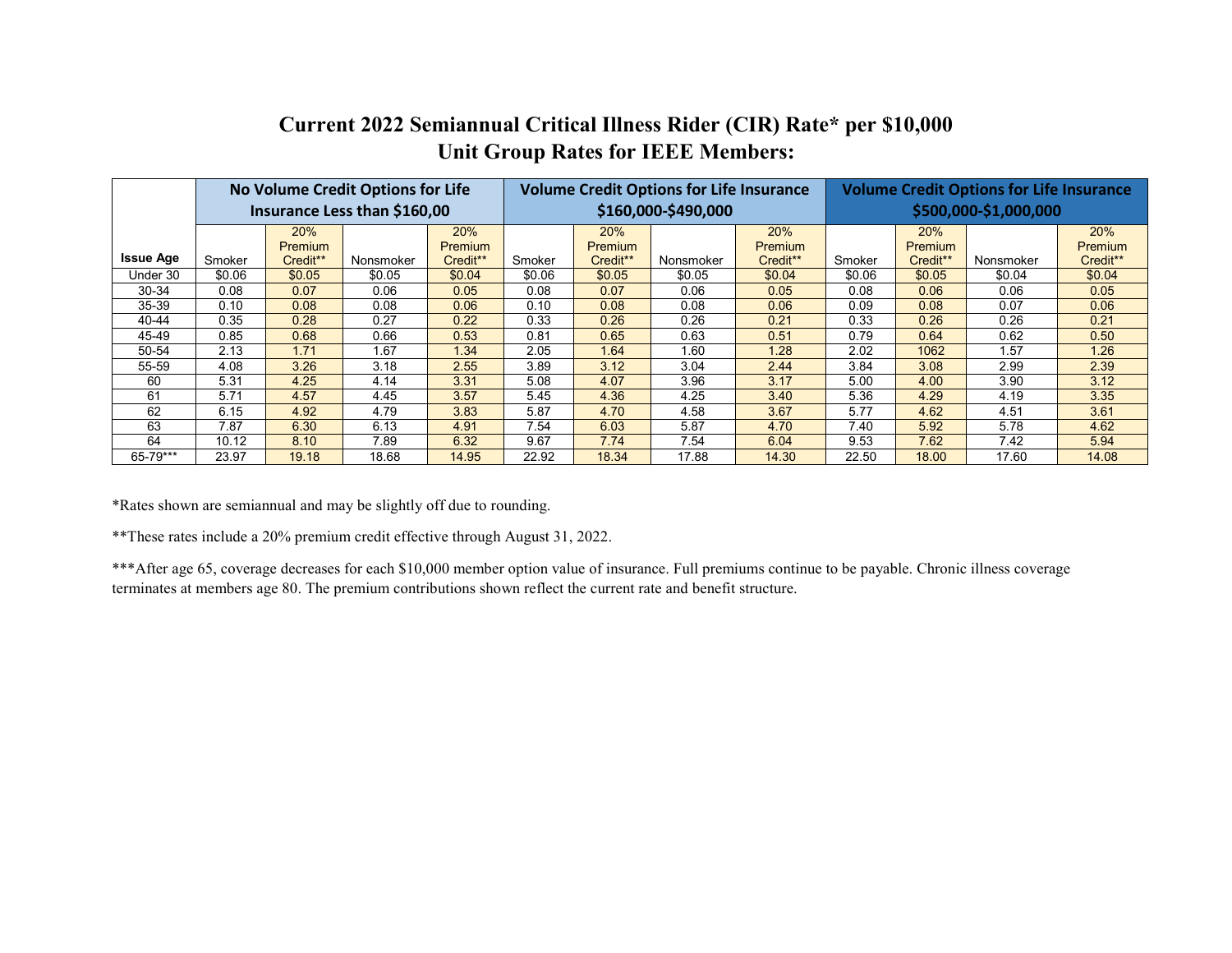### **How to Calculate Your Semiannual Cost with NO Chronic Illness Rider Option\***

Use the correct column to find the current semiannual insurance cost for member coverage in excess of \$10,000. Multiply the amount shown for the \$10,000 member option by the number of \$10,000 multiples desired (e.g., for \$200,000 at age 33 for a nonsmoker with the 20% Premium Credit, multiply  $$1.40$  by  $20 = $28.00$ )

To find the current semiannual insurance cost for spouse coverage in excess of \$10,000, multiply the amount shown for the \$10,000 spouse option by the number of \$10,000 multiples desired (e.g., for \$100,000 at member's age 33 for a nonsmoker spouse with the 20% Premium Credit, multiply  $$1.06$  by  $10 = $10.60$ ). Add the cost for spouse (and children's) coverage to member (and spouse) coverage for your total semiannual premium cost.

If you wish to request child coverage, add \$3.00 (\$2.40 with the 20% Premium Credit described above) to cover all eligible children

#### **How to Calculate Your Semiannual Cost of Chronic Illness Rider Option\***

If you have \$300,000 term life insurance, multiply the unit corresponding to your age by 30.\*\* So if you are age 40 and a nonsmoker:

#### **Without Premium Credit:**

\$300,000 Term Life Insurance Benefit divided by \$10,000 option = 30 unit options 30 unit options multiplied by \$.26 per unit option = \$7.80

#### **With 20% Premium Credit:**

\$300,000 Term Life Insurance Benefit divided by \$10,000 option = 30 unit options 30 unit options multiplied by \$.21 per unit option = \$6.30

### **THEN ADD TO YOUR TERM LIFE PREMIUM AMOUNT FOR TOTAL**

for \$10,000 each. Add the cost of child coverage to member (and spouse) coverage for your total semiannual premium cost.

\*If you select the convenient monthly Electronic Funds Transfer (EFT) option, your monthly cost will be approximately one-sixth of the semiannual cost shown.(Note: the amount billed may differ slightly due to rounding.)

\*\*Maximum acceleration under the Chronic Illness Rider is 50% of Life Insurance Coverage.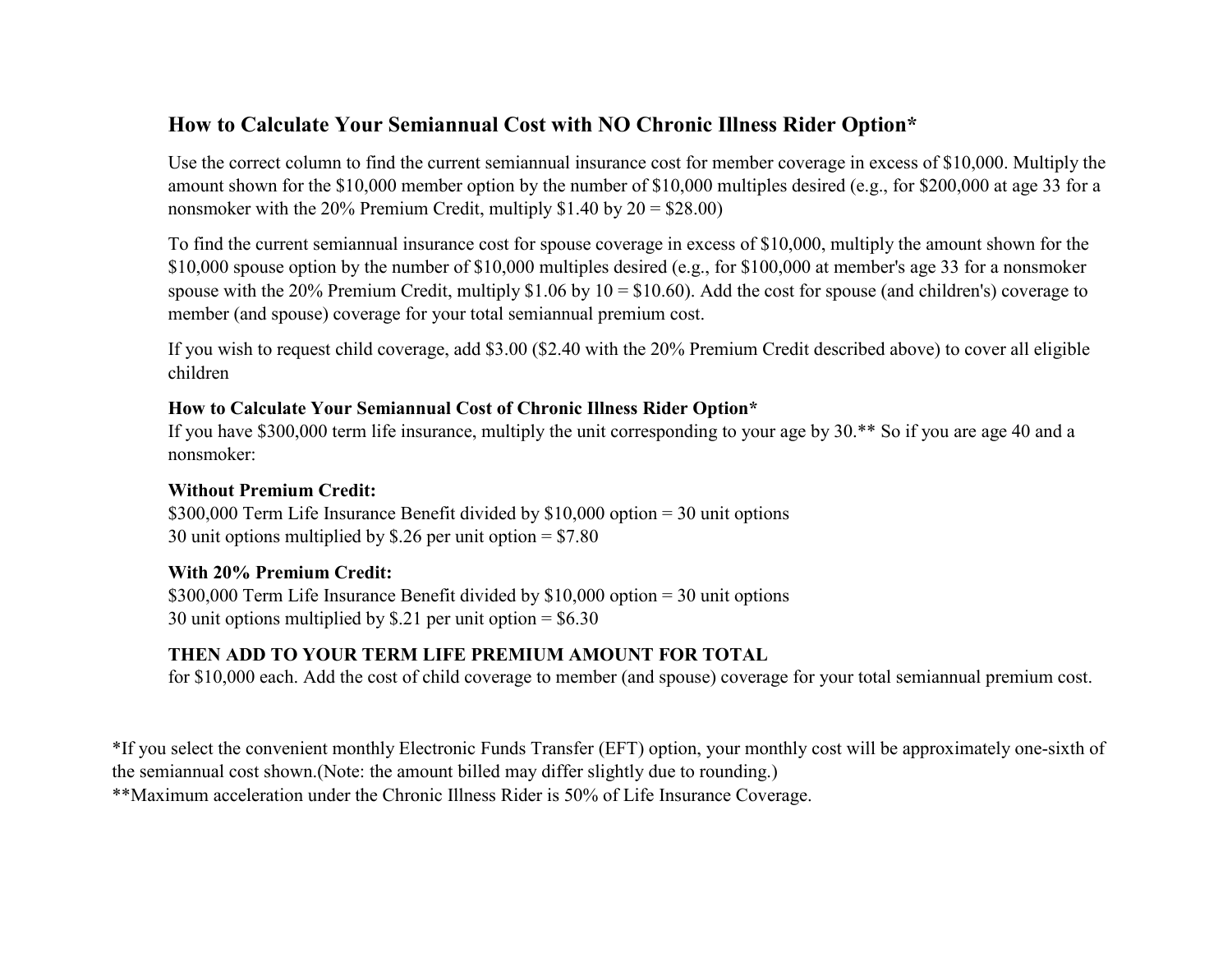### **Current 2022 Semiannual Premium Contributions per Spouse \$10,000 Unit**

The initial cost of insurance for a spouse is based on the member's attained age when insurance becomes effective, the amount of insurance selected and the spouse's tobacco/nicotine use. The cost increases as the member grows older. Premium contributions will vary depending upon the options chosen. All eligible children can be insured under the \$10,000 option for \$3.00 semiannually (\$2.40 with the 20% premium Credit\*). **Manitoba and Ontario, Canada Residents:** Please see tax notice under HOW TO APPLY section.

|                  |        |                                  | No Volume Credit Options Less than<br>\$160,00 |                           |        |                                  |           | Volume Credit Options \$160,000-\$490,000    | <b>Additional Volume Credit Options</b><br>\$500,000-\$1,000,000 |                                       |           |                                       |
|------------------|--------|----------------------------------|------------------------------------------------|---------------------------|--------|----------------------------------|-----------|----------------------------------------------|------------------------------------------------------------------|---------------------------------------|-----------|---------------------------------------|
| <b>Issue Age</b> | Smoker | 20%<br><b>Premium</b><br>Credit* | Nonsmoker                                      | 20%<br>Premium<br>Credit* | Smoker | 20%<br><b>Premium</b><br>Credit* | Nonsmoker | 20%<br><b>Premium</b><br>Credit <sup>*</sup> | Smoker                                                           | 20%<br>Premium<br>Credit <sup>*</sup> | Nonsmoker | 20%<br>Premium<br>Credit <sup>*</sup> |
| Under 30         | \$1.44 | \$1.16                           | \$1.08                                         | \$0.87                    | \$1.20 | \$0.96                           | \$0.96    | \$0.77                                       | \$1.08                                                           | \$0.87                                | \$0.84    | \$0.68                                |
| 30-34            | 1.68   | 1.35                             | 1.32                                           | 1.06                      | 1.44   | 1.16                             | 1.08      | 0.87                                         | 1.32                                                             | 1.06                                  | 0.96      | 0.77                                  |
| 35-39            | 2.64   | 2.12                             | 2.04                                           | 1.64                      | 2.16   | 1.73                             | .68       | 1.35                                         | 2.04                                                             | 1.64                                  | 1.68      | 1.35                                  |
| 40-44            | 3.48   | 2.79                             | 2.76                                           | 2.21                      | 2.88   | 2.31                             | 2.28      | 1.83                                         | 2.76                                                             | 2.21                                  | 2.16      | 1.73                                  |
| 45-49            | 6.12   | 4.90                             | 4.80                                           | 3.84                      | 5.16   | 4.13                             | 3.96      | 3.17                                         | 4.92                                                             | 3.94                                  | 3.84      | 3.08                                  |
| 50-54            | 14.04  | 11.24                            | 10.92                                          | 8.74                      | 11.88  | 9.51                             | 9.24      | 7.40                                         | 11.04                                                            | 8.84                                  | 8.64      | 6.92                                  |
| 55-59            | 21.96  | 17.57                            | 17.04                                          | 13.64                     | 18.72  | 14.98                            | 14.64     | 11.72                                        | 17.40                                                            | 13.92                                 | 13.56     | 10.85                                 |
| 60               | 24.48  | 19.59                            | 19.08                                          | 15.27                     | 20.88  | 16.71                            | 16.20     | 12.96                                        | 19.32                                                            | 15.46                                 | 15.12     | 12.10                                 |
| 61               | 29.64  | 23.72                            | 23.04                                          | 18.44                     | 25.08  | 20.07                            | 19.56     | 15.65                                        | 23.28                                                            | 18.63                                 | 18.24     | 14.60                                 |
| 62               | 32.88  | 26.31                            | 25.68                                          | 20.55                     | 27.96  | 22.37                            | 21.73     | 17.38                                        | 25.92                                                            | 20.74                                 | 20.28     | 16.23                                 |
| 63               | 38.76  | 31.01                            | 30.12                                          | 24.10                     | 32.88  | 26.31                            | 25.68     | 20.55                                        | 30.48                                                            | 24.39                                 | 23.76     | 19.01                                 |
| 64               | 41.28  | 33.03                            | 32.16                                          | 25.73                     | 35.04  | 28.04                            | 27.36     | 21.89                                        | 32.64                                                            | 26.12                                 | 25.32     | 20.26                                 |
| 65-69***         | 49.08  | 39.27                            | 38.28                                          | 30.63                     | 41.64  | 33.32                            | 32.52     | 26.02                                        | 38.76                                                            | 31.01                                 | 30.24     | 24.20                                 |

\*The current 20% premium Credit is effective through August 31, 2022.

\*\*Based on member's age, amounts of coverage decrease for member and spouse. See "Amounts of Insurance at Member Ages 69 through 99." Contact the Administrator for renewal rates at ages 70-99. Coverage terminates at member's age 100. See "Group Conversion Privilege."

The premium contributions shown reflect the current rate and benefit structure. Premium contributions may be changed by New York Life Insurance Company on any premium due date (but not more than once in any 12-month period) and any date on which benefits are changed. However, your rates may change only if they are changed for all others in the same class of insurance under this group policy. For example, a class of insureds is a group of people all with the same issue age, and tobacco/nicotine use. Benefit option amounts are not guaranteed and are subject to change by agreement between New York Life Insurance Company and the Trustee of the IEEE Life Insurance.